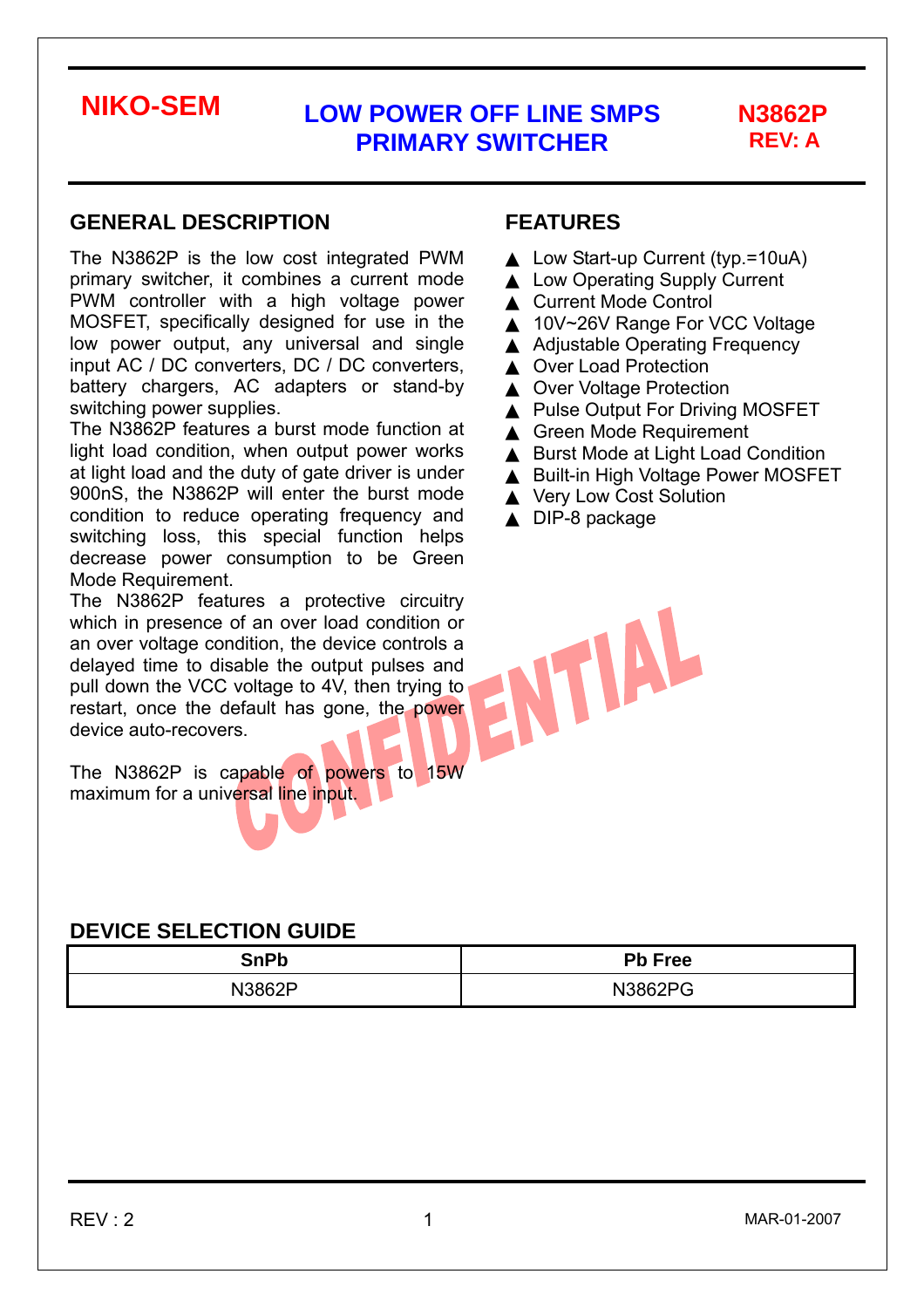

### **BLOCK DIAGRAM**  OSCILLATOR FB  $\frac{1}{\sqrt{1-\frac{1}{\sqrt{1-\frac{1}{\sqrt{1-\frac{1}{\sqrt{1-\frac{1}{\sqrt{1-\frac{1}{\sqrt{1-\frac{1}{\sqrt{1-\frac{1}{\sqrt{1-\frac{1}{\sqrt{1-\frac{1}{\sqrt{1-\frac{1}{\sqrt{1-\frac{1}{\sqrt{1-\frac{1}{\sqrt{1-\frac{1}{\sqrt{1-\frac{1}{\sqrt{1-\frac{1}{\sqrt{1-\frac{1}{\sqrt{1-\frac{1}{\sqrt{1-\frac{1}{\sqrt{1-\frac{1}{\sqrt{1-\frac{1}{\sqrt{1-\frac{1}{\sqrt{1-\frac{1}{\sqrt{1-\frac{1}{\sqrt{1-\frac{1$ 8 OVP PULSE **GENERATOR** BLANK UVLO 7 **VCC** 2 ⋀ 100K 820 ⋟ + PROTECTION VCC< 4V -  $\sqrt{ }$  $4K$ RELEASE GREEN 1.85V<br>MODE + NC GND 3 6  $\Omega$ 2K - OLP 0.65V  $\mathsf{N}_{\mathsf{C}}$ 47 PULSE DRIVER + 5 DRAIN  $1K \left\{ 1K \right\}$  0  $-$ DUTY CONTROL 1K 0.65V 22 270K SO 4

## **ABSOLUTE MAXIMUM RATINGS**

| <b>PARAMETER</b>                      | <b>SYMBOL</b>         | <b>LIMITS</b>  | <b>UNITS</b> |
|---------------------------------------|-----------------------|----------------|--------------|
| Power supply voltage                  | <b>Vcc</b>            | 30             |              |
| <b>Switching Drain-Source Voltage</b> | <b>V<sub>DS</sub></b> | $-0.3$ to 650  |              |
| <b>Continuous Drain Current</b>       | ID                    | 2              | A            |
| Source to GND Voltage                 | <b>Vso</b>            | $-0.3$ to 5    |              |
| Power Dissipation at Ta =50           | <b>PTOT</b>           | 1200           | mW           |
| Junction Temperature                  |                       | $-25 - 150$    |              |
| Storage Temperature                   | <b>TSTG</b>           | $-55 \sim 150$ |              |
| Lead Temperature (Soldering) 10S      | TLEAD                 | 300            |              |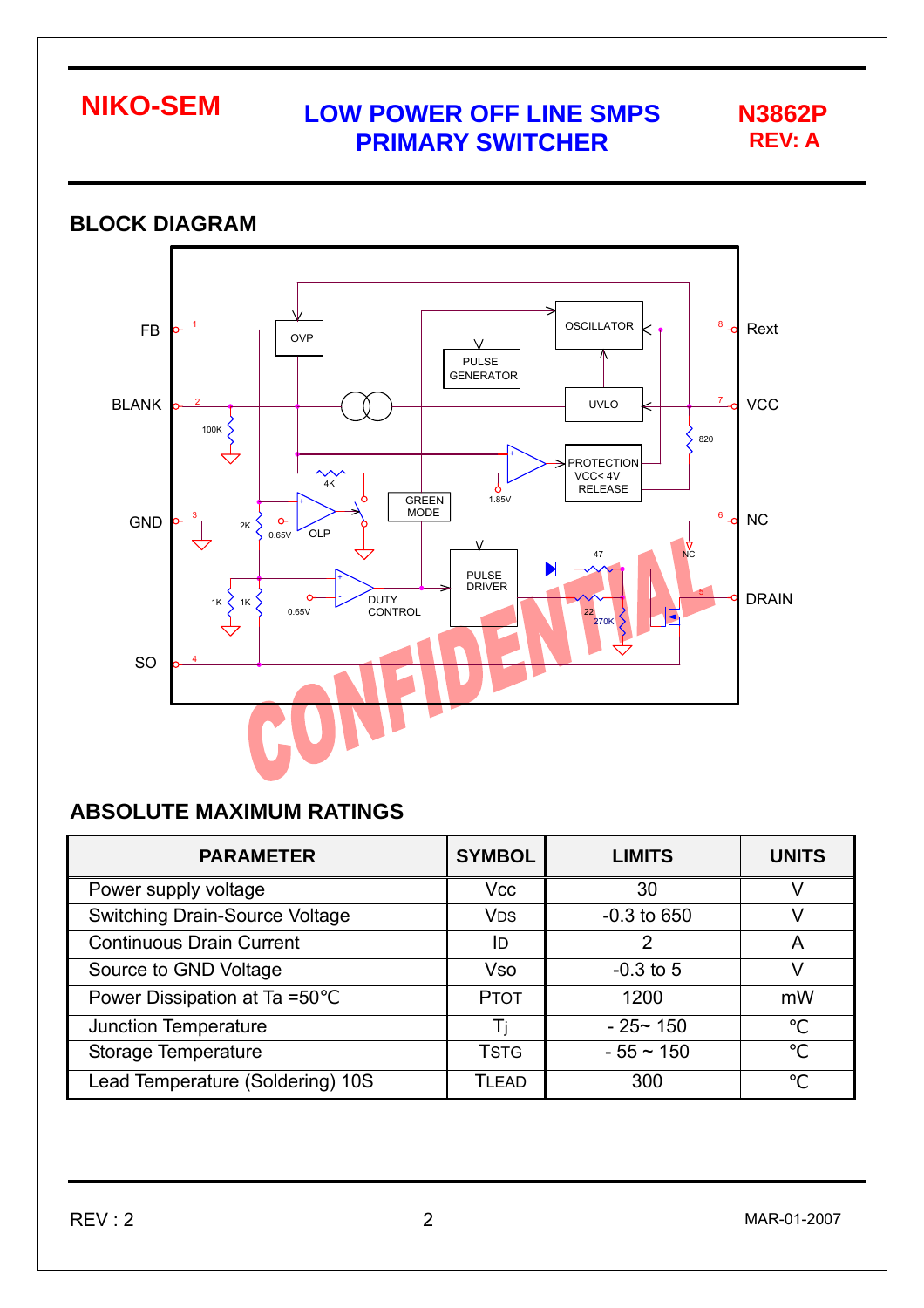**REV: A** 

### **THERMAL DATA**

| <b>PARAMETER</b>                              | <b>SYMBOL</b> | DIP-8 | <b>UNIT</b> |
|-----------------------------------------------|---------------|-------|-------------|
| <b>Thermal Resistance Junction to Ambient</b> | θia           | 53    | /W          |
| Thermal Resistance Junction to Case           | θic           | 23    | /W          |

## **ELECTRICAL SPECIFICATIONS**

(Vcc =15V, Ta =  $-25$  to 125 ;unless otherwise specified)

| <b>PARAMETER</b>                                   | <b>SYMBOL</b> | <b>CONDITIONS</b>                   | <b>MIN</b> | <b>TYP</b> |            | <b>MAX UNITS</b> |  |  |  |
|----------------------------------------------------|---------------|-------------------------------------|------------|------------|------------|------------------|--|--|--|
| <b>SUPPLY VOLTAGE SECTION</b>                      |               |                                     |            |            |            |                  |  |  |  |
| <b>Turn-on Threshold</b>                           | $Vcc($ on $)$ |                                     | 16         | 17         | 18         | $\vee$           |  |  |  |
| <b>Turn-off Threshold</b>                          | Vcc(off)      |                                     | 9.5        | 10         | 10.5       | $\vee$           |  |  |  |
| <b>Operating Voltage Range</b>                     | Vcc           |                                     | 10.5       | 15         | 26         | $\vee$           |  |  |  |
| <b>Operating Supply Current</b>                    | <b>Icc</b>    |                                     |            | 1.0        |            | mA               |  |  |  |
| <b>OSCILLATOR SECTION</b>                          |               |                                     |            |            |            |                  |  |  |  |
| <b>Frequency Range</b>                             | fs            | Rext=100K                           | 47         | 52         | 57         | <b>KHz</b>       |  |  |  |
| <b>POWER SECTION</b>                               |               |                                     |            |            |            |                  |  |  |  |
| Drain-Source Voltage                               | <b>BVDSS</b>  | $ID = 1mA$                          | 650        |            |            | V                |  |  |  |
| <b>Off State Drain Current</b>                     | <b>IDSS</b>   | VDS=650V, Tj=25<br>VDS=650V, Tj=125 |            |            | 0.1<br>0.3 | mA               |  |  |  |
| Drain-Source On State<br>Resistance                | RDS(ON)       | Ta=25, ID=2A,                       |            | 5.2        | 6.5        | $\Omega$         |  |  |  |
| Drain Capacitance                                  |               | $V_{DS}=25V$                        |            | 37         |            | pF               |  |  |  |
| <b>Rise Time</b>                                   | tr            |                                     |            | 250        |            | nS               |  |  |  |
| <b>Fall Time</b>                                   | tr            |                                     |            | 150        |            | nS               |  |  |  |
|                                                    |               | $T_c =$<br>25                       | 1.2        | 1.3        | 1.4        | $\vee$           |  |  |  |
| Max.Current Sense Voltage $Vcs(max)$               |               | 100                                 | 1.1        | 1.2        | 1.3        | $\vee$           |  |  |  |
| <b>Over Voltage Protection</b><br><b>Threshold</b> | <b>VOVP</b>   | <b>Vcc= VOVP</b>                    | 26         | 28         | 30         | V                |  |  |  |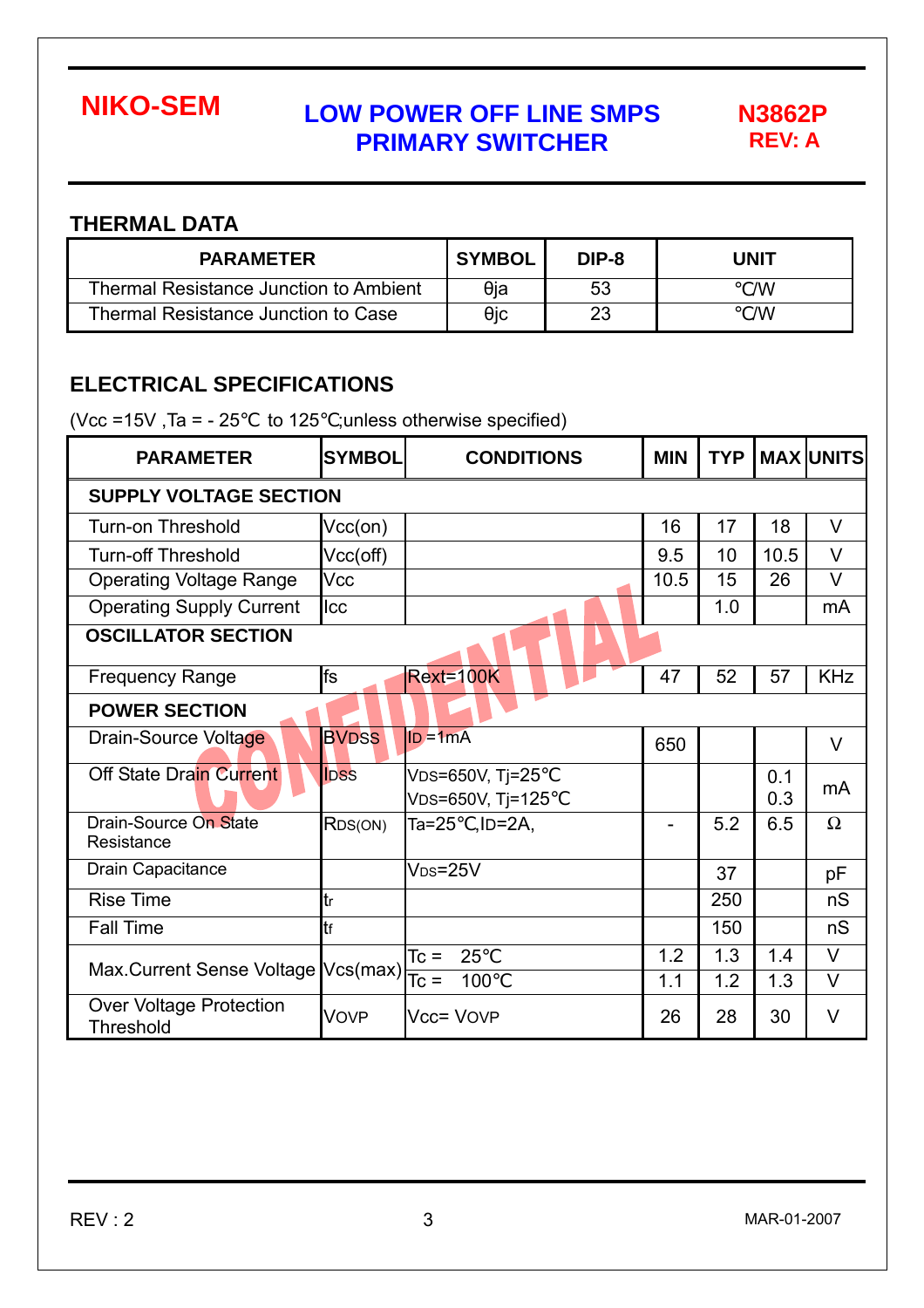**TYPICAL APPLICATION N3862P---- OUTPUT<15W**  BD1 + - + C1 C6 R2 T1 D4  $\Omega$  $R1$ <br> $2M$  $L_{\mathcal{A}}$  and  $L_{\mathcal{A}}$  and  $L_{\mathcal{A}}$  and  $L_{\mathcal{A}}$  and  $L_{\mathcal{A}}$  and  $R1$ D1 D2 EMI + R3 **FILTER**  $C<sub>7</sub>$ AC INPUT N R4  $C<sub>2</sub>$ R6  $1011$  $C3 \Longrightarrow ^\circ \Box \Box \Box \Box$  R10 ന  $\overline{\phantom{0}}$  $\frac{6}{3}$ ເດ 47P  $\frac{0}{2}$ REXT VCC GND NC DRAIN U1  $\overline{112}$ <sub>D7</sub> **D**<sub>R</sub> BLANK N3862P GND SO  $\mathbf{f}$ C8  $\overline{\phantom{0}}$ ่ ო 4  $\overline{113}$ R<sub>5</sub>  $CA$  $C<sub>5</sub>$ **R** 1000P 0.47U

> **The maximum peak switch current is : I PK = 1.1 / Rcs ( Tc= 100**℃**) The frequency set by R4**

**fs = 5.4E9 / R4** 

### **OPERATION DESCRIPTION Under Voltage Lockout (UVLO)**

The turn-on/turn-off threshold are fixed at 17V/10V, The hold-up capacitor must be charged to 17V through the start-up resistor, then the device starts to work, if the hold-up capacitor be discharged to 10V,the device stops to work.

The hold-up capacitor should be enough to supply VCC before energy can be delivered from the auxiliary winding of the main transformer. VCC must not drop below 10V during start-up process. The UVLO function ensures the hold-up capacitor can adequately supply VCC.

### **Start-Up Current**

The typical start-up current is only 10uA, This allows to use a high resistance of start-up resistor for minimizing power loss, therefore, a 2 M start-up resistor and a 10uF VCC hold-up capacitor would be sufficient for the typical application.

**REV: A**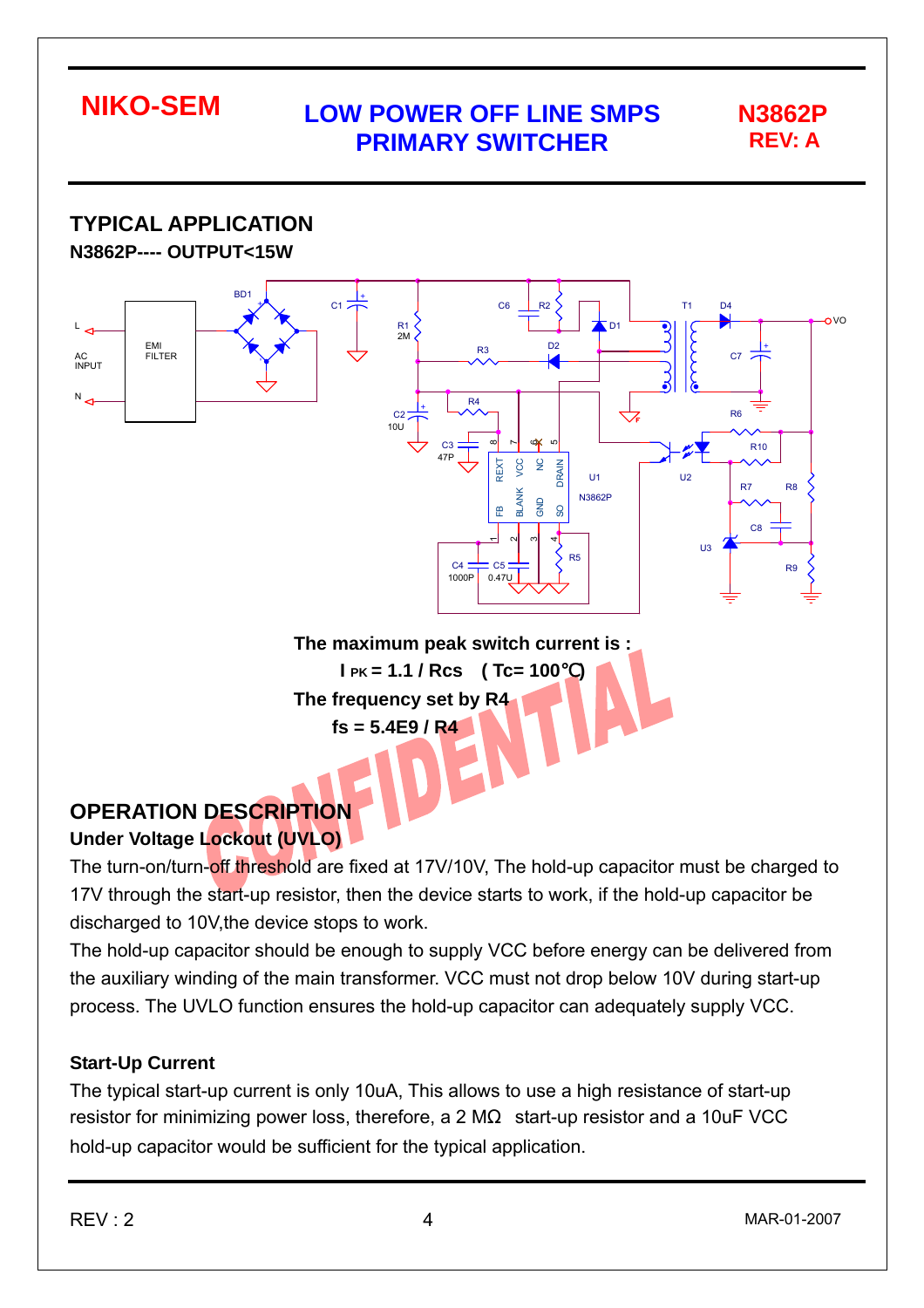# **REV: A**

### **Internal Over-Voltage Protection**

The N3862P has built in a internal OVP function to prevent damage due to over-voltage of VCC, When the voltage of VCC exceeds 28V, to disable the output pulses and pull down the VCC voltage to 4V, then trying to restart, once the default has gone, the power device auto-recovers.

### **External Over-Voltage Protection**

The 3862P is also provided an external OVP function to set lower over voltage threshold than internal OVP. The external over-voltage protection with an external zener diode is showing on the following application circuit.



### **Constant Limited Power compensation**

The N3862P provides a constant limited power compensation, It used a special feedback control with an external capacitor 1000pF across FB pin and SO pin to make output power equal, no mater input is low or high line condition.

## **TYPICAL CHARACTERISTICS**

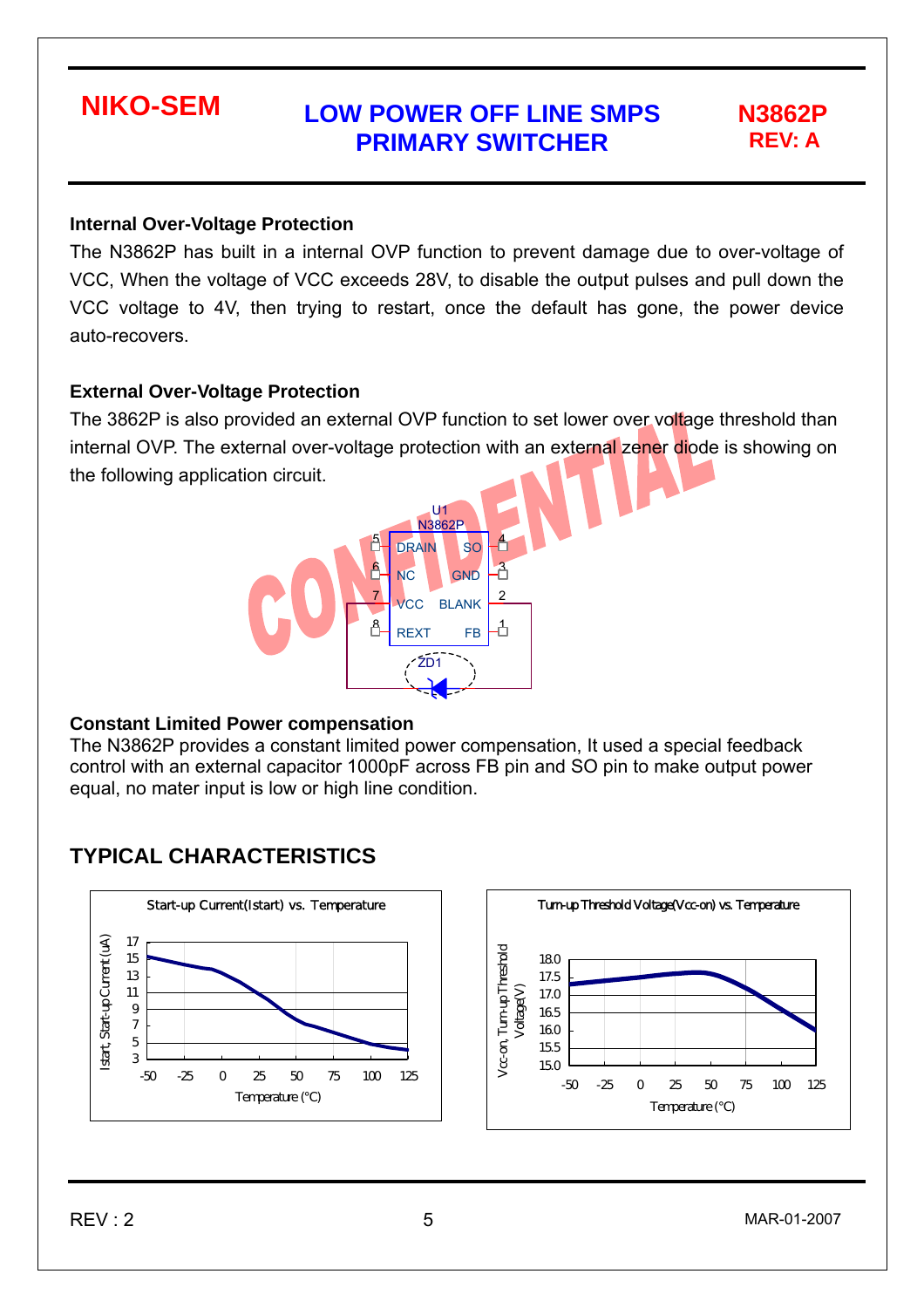



**REV: A** 







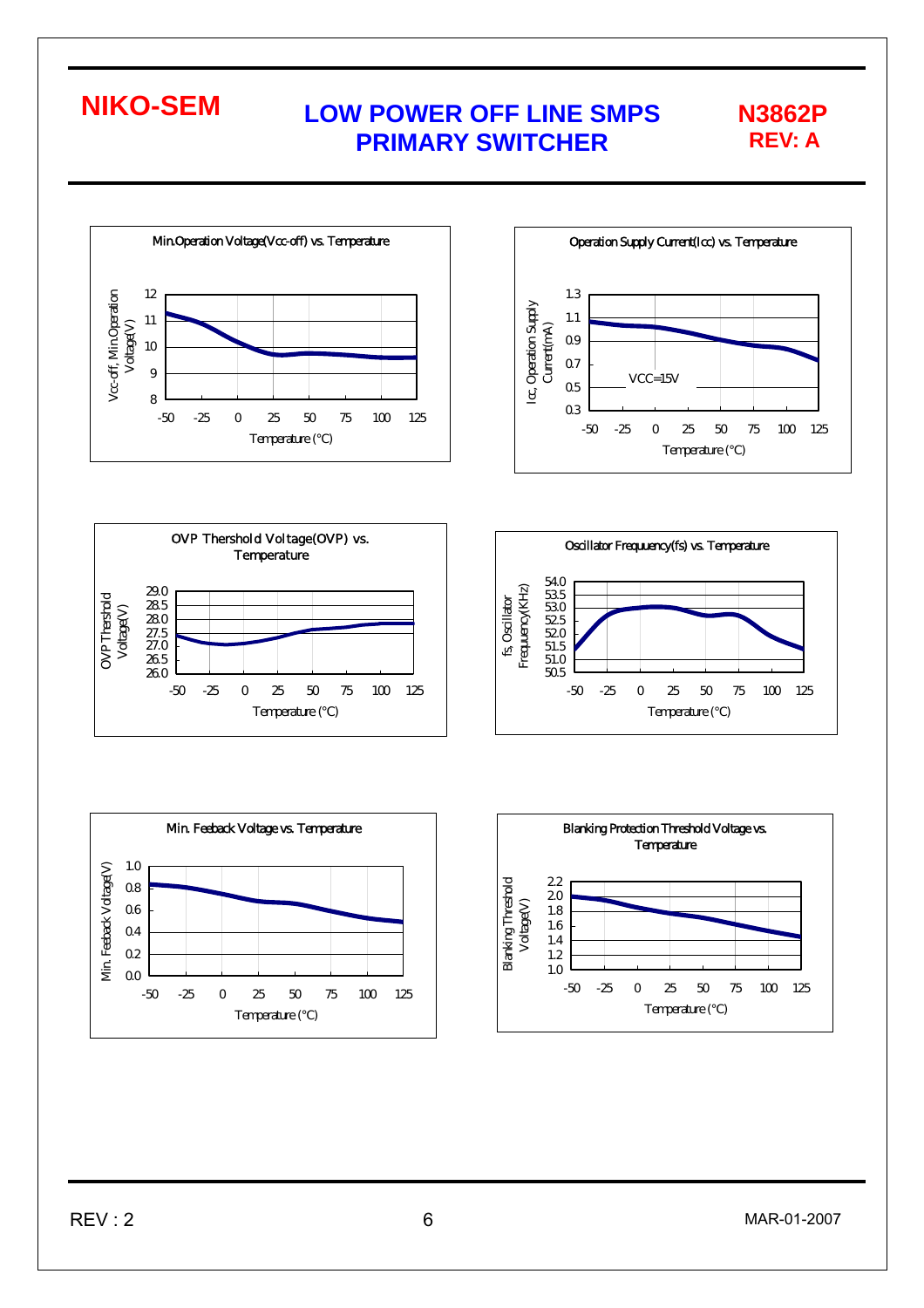

## **PIN CONFIGURATION**



## **PIN FUNCTIONS**

| <b>NO</b> | <b>FUNCTION</b> | <b>DESCRIPTION</b>                                                                                                     |
|-----------|-----------------|------------------------------------------------------------------------------------------------------------------------|
|           | <b>FB</b>       | Voltage feedback input.                                                                                                |
| 2         | <b>BLANK</b>    | Set the blanking time to delay the protection operation.                                                               |
| 3         | <b>GND</b>      | Ground, Current return for both the signal and drive circuit.                                                          |
| 4         | lSO             | Source of the internal power MOSFET.                                                                                   |
| 5         | <b>DRAIN</b>    | Drain of the internal power MOSFET.                                                                                    |
| 6         | <b>NC</b>       | Not connect.                                                                                                           |
|           | <b>NCC</b>      | Supply Voltage of this IC.                                                                                             |
| 8         | Rext            | Frequency setting resistor, connects a resistor to VCC pin and a capacitor<br>to GND. (The capacitor is fixed to 47pF) |